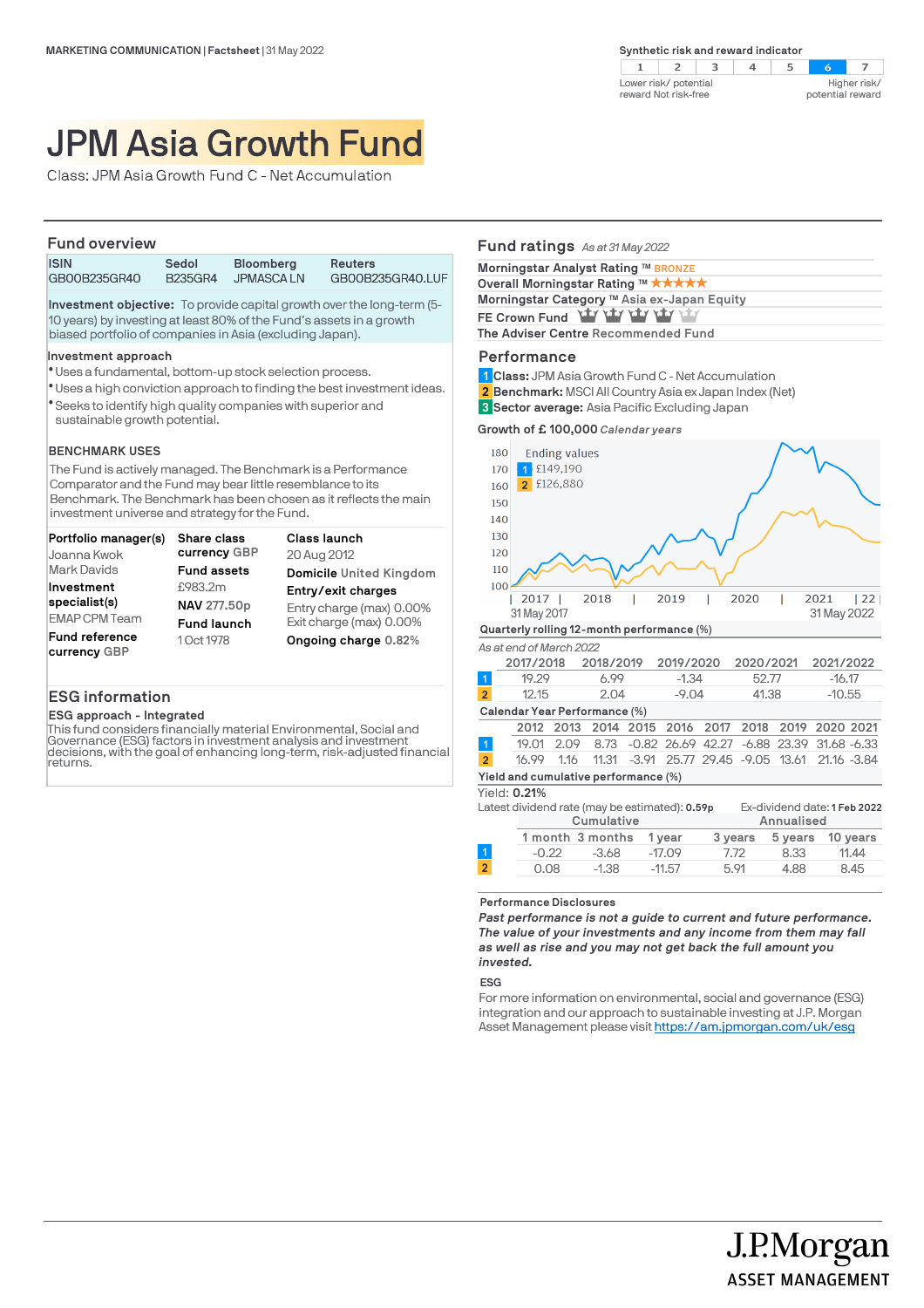# **Portfolio analysis**

| <b>Measurement</b>        | 3 years | 5 years |
|---------------------------|---------|---------|
| Correlation               | 0.95    | 0.96    |
| Alpha (%)                 | 1.71    | 3.29    |
| Beta                      | 1.09    | 1.10    |
| Annualised volatility (%) | 14.79   | 14.47   |
| Sharpe ratio              | 0.46    | 0.68    |
| Tracking error (%)        | 4.68    | 4.29    |
| Information ratio         | 0.49    | 0.87    |

# **Holdings**

| Top 10               | Sector                    | % of assets |
|----------------------|---------------------------|-------------|
| Taiwan Semiconductor | Information<br>Technology | 9.4         |
| Samsung Electronics  | Information<br>Technology | 8.0         |
| Tencent              | Communication<br>Services | 6.0         |
| AIA                  | Financials                | 5.7         |
| Bank Central Asia    | Financials                | 3.2         |
| <b>HDFC</b>          | Financials                | 2.8         |
| Meituan              | Consumer<br>Discretionary | 2.5         |
| NetEase              | Communication<br>Services | 2.5         |
| <b>HDFC Bank</b>     | Financials                | 2.5         |
| Alibaba              | Consumer<br>Discretionary | 2.4         |

| Regions (%) |      | Compared to benchmark |
|-------------|------|-----------------------|
| China       | 29.6 | $-5.3$                |
| Taiwan      | 16.7 | $-1.5$                |
| India       | 13.7 | $-0.9$                |
| Hong Kong   | 13.4 | $+6.0$                |
| Korea       | 11.1 | $-3.4$                |
| Indonesia   | 9.3  | $+7.2$                |
| Thailand    | 2.6  | $+0.4$                |
| Singapore   | 2.1  | $-1.4$                |
| Vietnam     | 0.7  | $+0.7$                |
| Malaysia    | 0.0  | $-1.7$                |
| Philippines | 0.0  | $-0.9$                |
| Cash        | 0.8  | $+0.8$                |
|             |      |                       |

|      | Compared to benchmark |
|------|-----------------------|
| 31.7 | $+11.7$               |
| 27.3 | $+3.3$                |
| 12.8 | $-1.1$                |
| 11.4 | $+1.4$                |
| 7.6  | $+2.5$                |
| 5.3  | $-1.8$                |
| 2.1  | $-1.6$                |
| 1.0  | $-3.0$                |
| 0.0  | $-5.5$                |
| 0.0  | $-3.6$                |
| 0.0  | $-3.1$                |
| 0.8  | $+0.8$                |
|      |                       |

## **Market cap (%) (USD)**

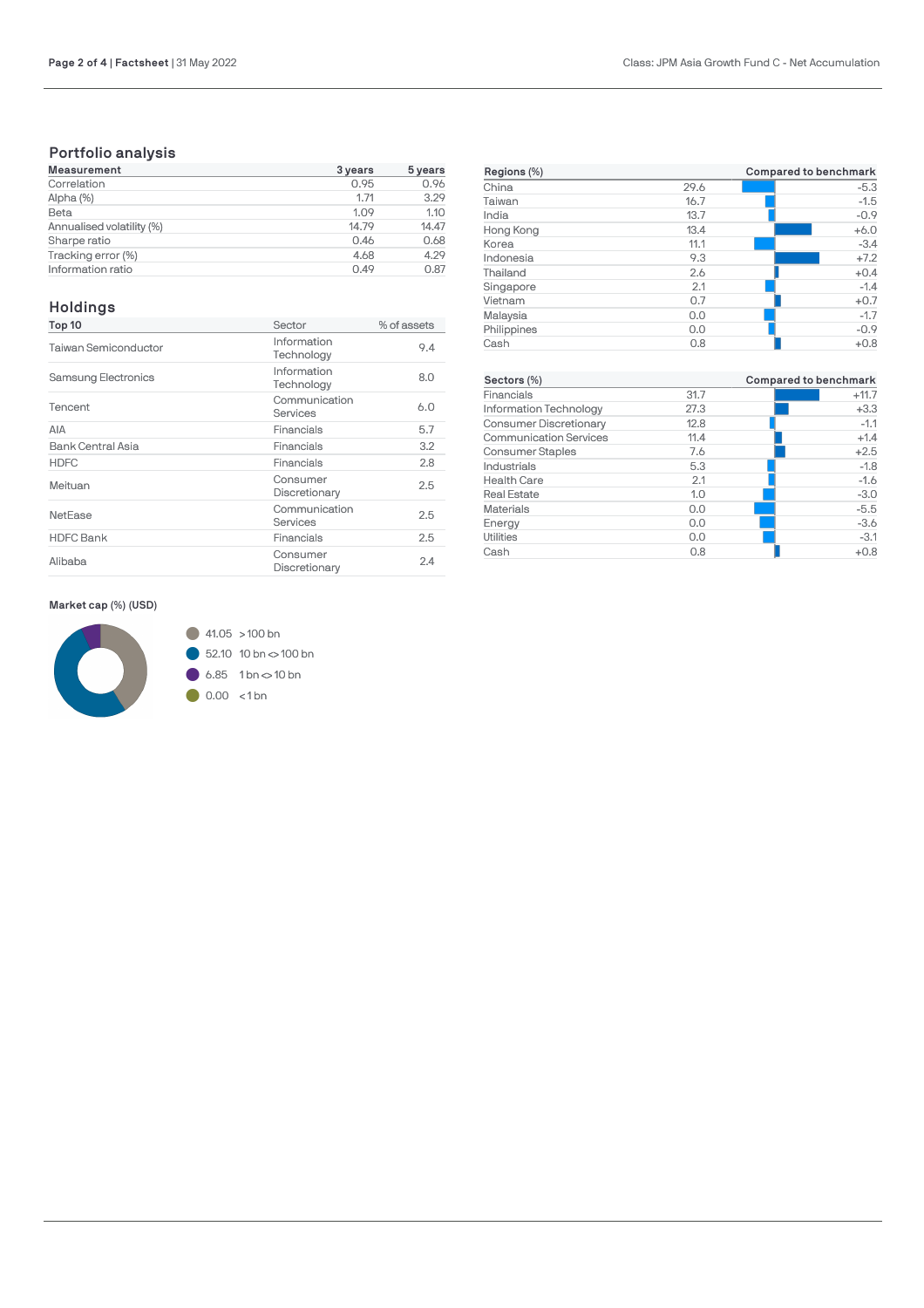## **Key risks**

The Fund is subject to **Investment risks** and **Other associated risks** from the techniques and securities it uses to seek to achieve its objective. The table on the right explains how these risks relate to each other and the **Outcomes to the Shareholder** that could affect an investment in the Fund.

Investors should also read [Risk Descriptions](https://am.jpmorgan.com/gb/en/asset-management/adv/products/fund-explorer/oeics) in the

Prospectus for a full description of each risk.

#### **Investment risks** *Risks from the Fund´s techniques and securities.*

| <b>Techniques</b><br>Concentration<br>Hedging<br>Style bias | <b>Securities</b><br>China<br>Emerging markets<br>Equities | Participation notes<br>Smaller companies |
|-------------------------------------------------------------|------------------------------------------------------------|------------------------------------------|
|                                                             |                                                            |                                          |

#### **Other associated risks** *Further risks the Fund is exposed to from its use of the techniques and securities above.*

| Currency | Market | Liquidity |
|----------|--------|-----------|
|          |        |           |

#### **Outcomes to the Shareholder** *Potential impact of the risks above*

| Loss                | <b>Volatility</b>   | Failure to meet the |
|---------------------|---------------------|---------------------|
| Shareholders        | Shares of the       | Fund's objective.   |
| could lose some or  | Fund will fluctuate |                     |
| all of their money. | in value.           |                     |

## **General Disclosures**

**Before investing, obtain and review the current Prospectus, Key Investor Information Document (KIID) and the Key Features Document/Terms & Conditions for this fund which are available in English from JPMorgan Asset Management (UK) Limited or at [https://am.jpmorgan.com](https://am.jpmorgan.com/).** 

This material should not be considered as advice or an investment recommendation. Fund holdings and performance are likely to have changed since the report date. No provider of information presented here, including index and ratings information, is liable for damages or losses of any type arising from use of their information. No warranty of accuracy is given and no liability in respect of any error or omission is accepted.

To the extent permitted by applicable law, we may record telephone calls and monitor electronic communications to comply with our legal and regulatory obligations and internal policies. Personal data will be collected, stored and processed by J.P. Morgan Asset Management in accordance with our EMEA Privacy Policy [www.jpmorgan.com/emea-privacy-policy](https://www.jpmorgan.com/emea-privacy-policy)

For additional information on the fund's target market please refer to the Prospectus.

**Synthetic risk and reward indicator** Based on share class volatility for the past 5 years. See Key Investor Information Document (KIID) for details.

As at 29/09/17 the investment objective of the Sub-Fund was changed.

#### **Performance information**

Source: J.P.Morgan Asset Management. Share class performance shown is based on the quoted price of the share class, assumes any net income was reinvested, and includes ongoing charges but not any entry or exit fees.

Indices do not include fees or operating expenses and you cannot invest in them.

The Yield reflects net distributions declared over the past 12 months as a percentage of the quoted price at the date shown. It does not include the Entry charge and investors may be subject to tax on their distributions. Where a portion of the fund's expenses are charged to capital this has the effect of increasing the distribution for the year and constraining the fund's capital performance to an equivalent extent.

The performance shown prior the launch date of this share class relates to the A share class. The A share class performance has not been amended or simulated to adjust for the lower ongoing fees of the C share class.

## **Information Sources**

Fund information, including performance calculations and other data, is provided by J.P. Morgan Asset Management (the marketing name for the asset management businesses of JPMorgan Chase & [Co and its affiliates worldwide](https://am.jpmorgan.com/)).

**All data is as at the document date unless indicated otherwise.** © 2022 Morningstar. All Rights Reserved. The information contained herein: (1) is proprietary to Morningstar; (2) may not be copied or distributed; and (3) is not warranted to be accurate, complete or timely. Neither Morningstar nor its content providers are responsible for any damages or losses arising from any use of this information.

Benchmark Source: MSCI. Neither MSCI nor any other party involved in or related to compiling, computing or creating the MSCI data makes any express or implied warranties or representations with respect to such data (or the results to be obtained by the use thereof), and all such parties hereby expressly disclaim all warranties of originality, accuracy, completeness, merchantability or fitness for a particular [purpose with respect to any of such data](https://www.jpmorgan.com/emea-privacy-policy). Without limiting any of the foregoing, in no event shall MSCI, any of its affiliates or any third party involved, in or related to compiling, computing, or creating the data have any liability for any direct, indirect, special, punitive, consequential or any other damages (including lost profits) even if notified of the possibility of such damages. No further distribution or dissemination of the MSCI data is permitted without MSCI's express written consent.

#### **Issuer**

JPMorgan Asset Management (UK) Limited Registered address: 25 Bank Street, Canary Wharf, London E14 5JP, United Kingdom. Authorised and regulated by the Financial Conduct Authority. Registered in England No. 01161446.

## **Definitions**

**NAV** Net Asset Value of a fund's assets less its liabilities per Share. **Quoted Price** The single price at which all client orders are executed.

**Morningstar Analyst Rating ™** Morningstar's forward looking fund rating.

**Overall Morningstar Rating ™** assessment of a fund's past performance, based on both return and risk and shows how similar investments compare with their competitors. Investment decisions should not be based on a high rating alone.

**FE Crown rating** are quantitative ratings ranging from one to five designed to help investors identify funds which have displayed superior performance in terms of stockpicking, consistency and risk control.

FE Crown Fund Ratings are however purely quantitative and backward looking, and, as such, cannot offer any certainty about the future.

FE Trustnet crown rating as at 31 May 2022.

**The Adviser Centre** , as at 31 May 2022.

They have three key ratings: Established; Positive Watch; Recommended.

**Correlation** measures the relationship between the movement of the fund and its benchmark. A correlation of 1.00 indicates that the fund perfectly matched its benchmark.

**Alpha (%)** a measure of excess return generated by a manager compared to the benchmark. An alpha of 1.00 indicates that a fund has outperformed its benchmark by 1%.

**Beta** a measure of a fund's sensitivity to market movements (as represented by the fund's benchmark). A beta of 1.10 suggests the fund could perform 10% better than the benchmark in up markets and 10% worse in down markets, assuming all other factors remain constant.

**Annualised volatility (%)** an absolute measure of volatility and measures the extent to which returns vary up and down over a given period. High volatility means that the returns have been more variable over time. The measure is expressed as an annualised value. **Sharpe ratio** measures the performance of an investment adjusting for the amount of risk taken (compared a risk-free investment). The higher the Sharpe ratio the better the returns compared to the risk taken.

**Tracking error (%)** measures how much a fund's returns deviate